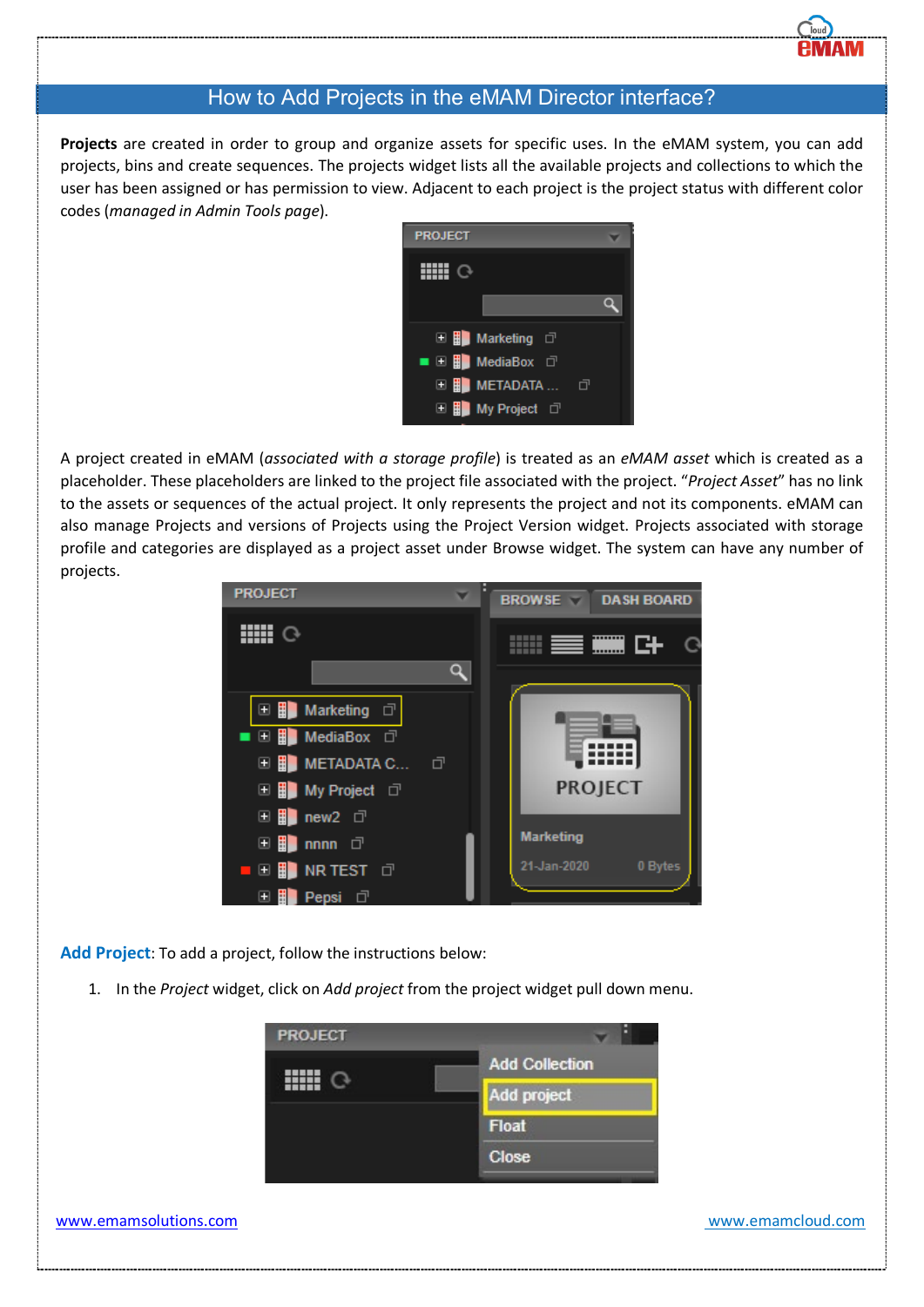2. In the *Add new project* window, fill in the details under each tab and click on *Add* button.

| Add new project                    |                   |  |  |
|------------------------------------|-------------------|--|--|
| Categories<br><b>Users</b><br>Info | Copyright         |  |  |
| Project name:                      | <b>Marketing</b>  |  |  |
| Project description:               | <b>IBC</b>        |  |  |
| Public tags:                       | eMAM              |  |  |
| Metadata Set:                      | Right             |  |  |
| Storage Profile:                   | S3 Cache          |  |  |
| Project Status:                    | Active<br>v<br>L. |  |  |
|                                    |                   |  |  |
|                                    |                   |  |  |
|                                    |                   |  |  |
|                                    | Add               |  |  |

- *Info tab*: Enter below fields
	- $\checkmark$  Project name: Enter a project name.
	- $\checkmark$  Project description: Enter a project description.
	- $\checkmark$  Public tags: Enter a public tag.
	- Metadata Set: Select from the listed *Metadata Set*.
	- Storage Profile: Select *S3 cache*.
	- $\checkmark$  Project Status: Select a project status from the drop-down list.

| Active               |  |
|----------------------|--|
| Critical             |  |
| On Hold              |  |
| <b>Fresh Project</b> |  |
| Reuse                |  |
| Not Yet Started      |  |
| Inactive             |  |

- *Users tab*: Choose from the list of users created in the eMAM system. To create users, please refer *eMAM Director Add Users doc*.
- *Categories*: Choose from the list of categories created. To create categories, please refer *eMAM Director Add Categories doc*.
- *Custom metadata*: Enter the metadata field details. To create custom metadata, please refer *eMAM Director Add Metadata doc.*
- 3. Newly added project gets added under the Project widget and a project asset is also displayed under the Browse widget (*only for projects created with storage profile*). You can drag and drop assets from the Browse widget to this project. Similarly, you can create any no. of projects in the eMAM system.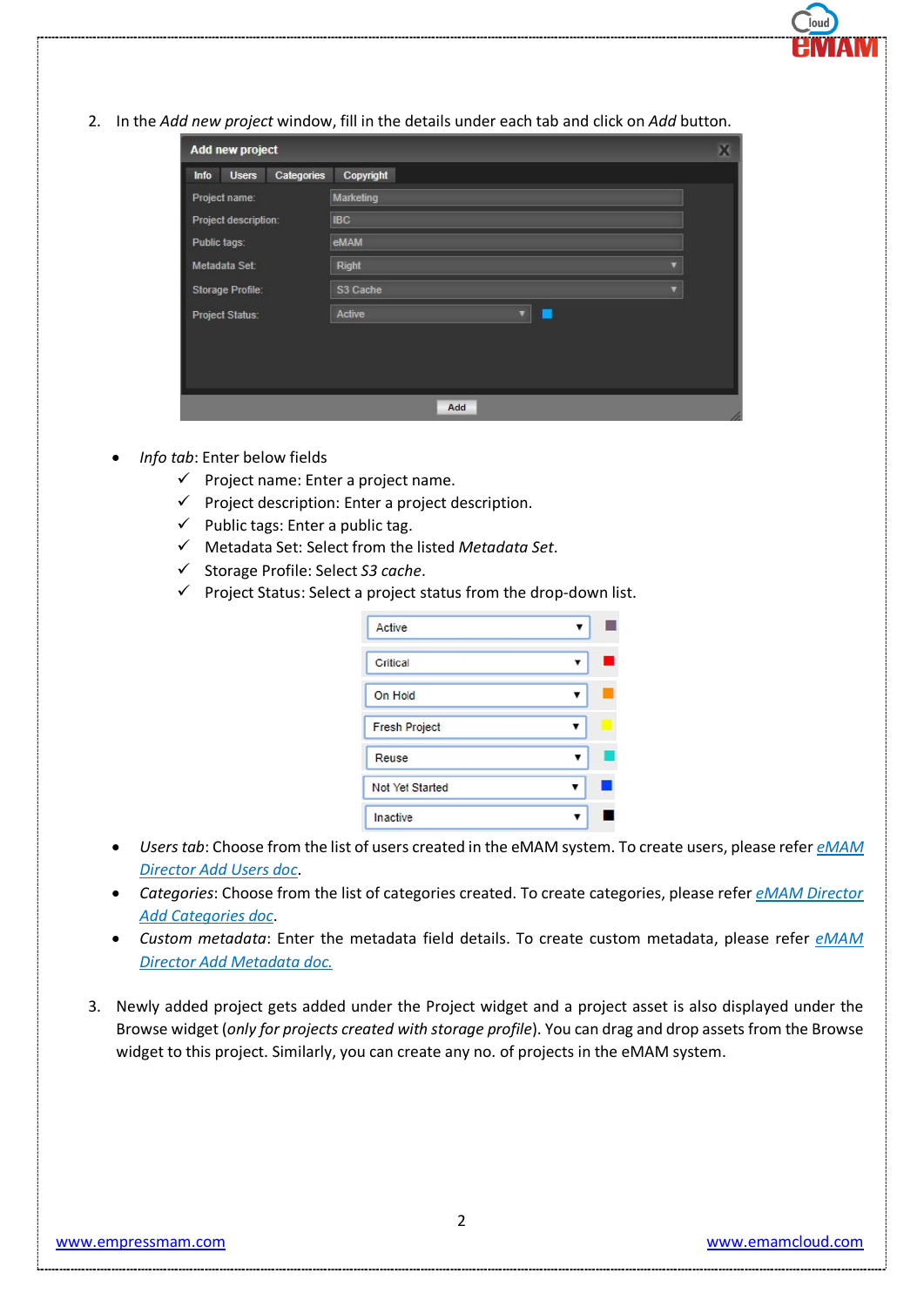|                        | ------<br>HМ                                                                                                                    |  |
|------------------------|---------------------------------------------------------------------------------------------------------------------------------|--|
|                        | <b>BROWSE</b><br><b>■■B+ ⊙</b><br>Options::                                                                                     |  |
| <b>PROJECT</b><br>┳    | Z<br>LIFE IS BEAUTIFUL                                                                                                          |  |
| <b>HELL</b><br>n       | [!!!!]<br>team 6k<br>$\mathcal{L}$<br><b>PROJECT</b>                                                                            |  |
| <b>□ ■</b> Marketing □ | <b>Marketing</b><br>Child<br>GMT20190227-142106<br>0 Bytes<br>12-Nov-2019<br>3.325 MB<br>22-Jul-2019<br>21-Jan-2020<br>92.91 MB |  |
|                        |                                                                                                                                 |  |

Add New Bin: You can also create bins/sub projects under each project.

1. To create a bin, click on the small menu icon adjacent to the project name and select *Add new bin*.



2. In the *Add new bin* window, enter project name, project description and public tags.

| <b>Add new bin</b>   |                      |  |
|----------------------|----------------------|--|
| Info                 |                      |  |
| Project name:        | <b>Project A</b>     |  |
| Project description: | <b>IBC</b> marketing |  |
| Public tags:         | eMAM                 |  |
|                      |                      |  |
|                      | Add                  |  |

3. Newly added bin/sub project gets added under the project. Similarly, any no. of projects can be added under a project.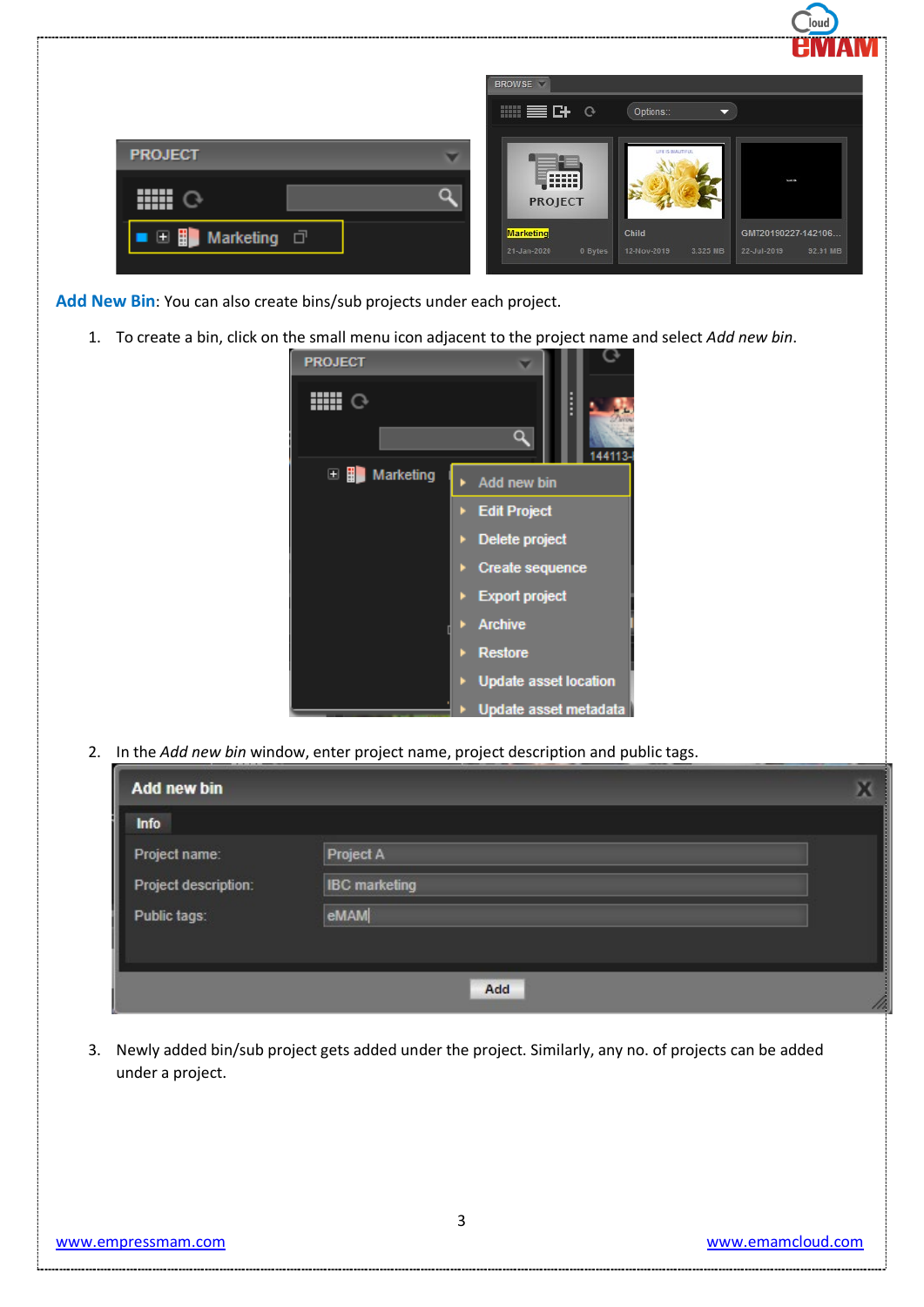| <b>PROJECT</b>     |  |
|--------------------|--|
|                    |  |
|                    |  |
| □ ■ Marketing □    |  |
| <b>E</b> Project A |  |

## **Add Collection**

A *Collection* is a group of inter related projects (*eMAM project, Premiere project, InDesign project, After Effects project*). Editors can club all the inter related projects and put it under a Collection for easy access of contents in the project. Collections created in the eMAM Director interface are also visible under the eMAM Premiere Panel.

| <b>PROJECT</b>                         |  |
|----------------------------------------|--|
|                                        |  |
|                                        |  |
| $\blacksquare$ ABC $\blacksquare$<br>÷ |  |
| ÷<br>B Client1 □                       |  |
| Ξ<br>MAB Show d                        |  |
| <b>□ H</b> Marketing □                 |  |
| <b>E Pr</b> 38 DEMO <b>D</b>           |  |
| <b>El i</b> Sales d'                   |  |
| <b>D</b>   Project2 <b>D</b>           |  |
| E RINS ⊡<br>d.                         |  |

To create a Collection, click on the Project widget dropdown menu and select *Add Collection*. Enter a *Collection name*, *description* and click on *Add* button.

| <b>PROJECT</b>                         |              |                                |                 |                | <b>PROJECT</b>               |  |
|----------------------------------------|--------------|--------------------------------|-----------------|----------------|------------------------------|--|
| <b>Add Collection</b><br><b>HIII</b> O |              | <b>Add New Collection</b>      |                 | $\pmb{\times}$ | <b>HIII</b> O                |  |
| Add project                            |              |                                |                 |                |                              |  |
|                                        | Float        | <b>Collection Name:</b>        | <b>NAB Show</b> |                |                              |  |
| <b>D</b> ABC <b>D</b>                  | <b>Close</b> |                                |                 |                | <b>E MABC</b> O              |  |
| Client1 D                              |              | <b>Collection Description:</b> | Marketing       |                | Client1 D                    |  |
| <b>D</b>   Project1 0                  |              |                                |                 |                | NAB Show D                   |  |
| <b>D</b>   Project2 <b>D</b>           |              |                                | Add             |                | <b>D</b>   Project1 <b>D</b> |  |
| <b>B</b>   RINS O                      |              |                                |                 |                | <b>■ il Project2</b> □       |  |
|                                        |              |                                |                 |                | <b>B</b>   RINS O            |  |

Collections can be edited, deleted and new projects can be added under a Collection. You can simply drag and drop assets to the projects under a Collection.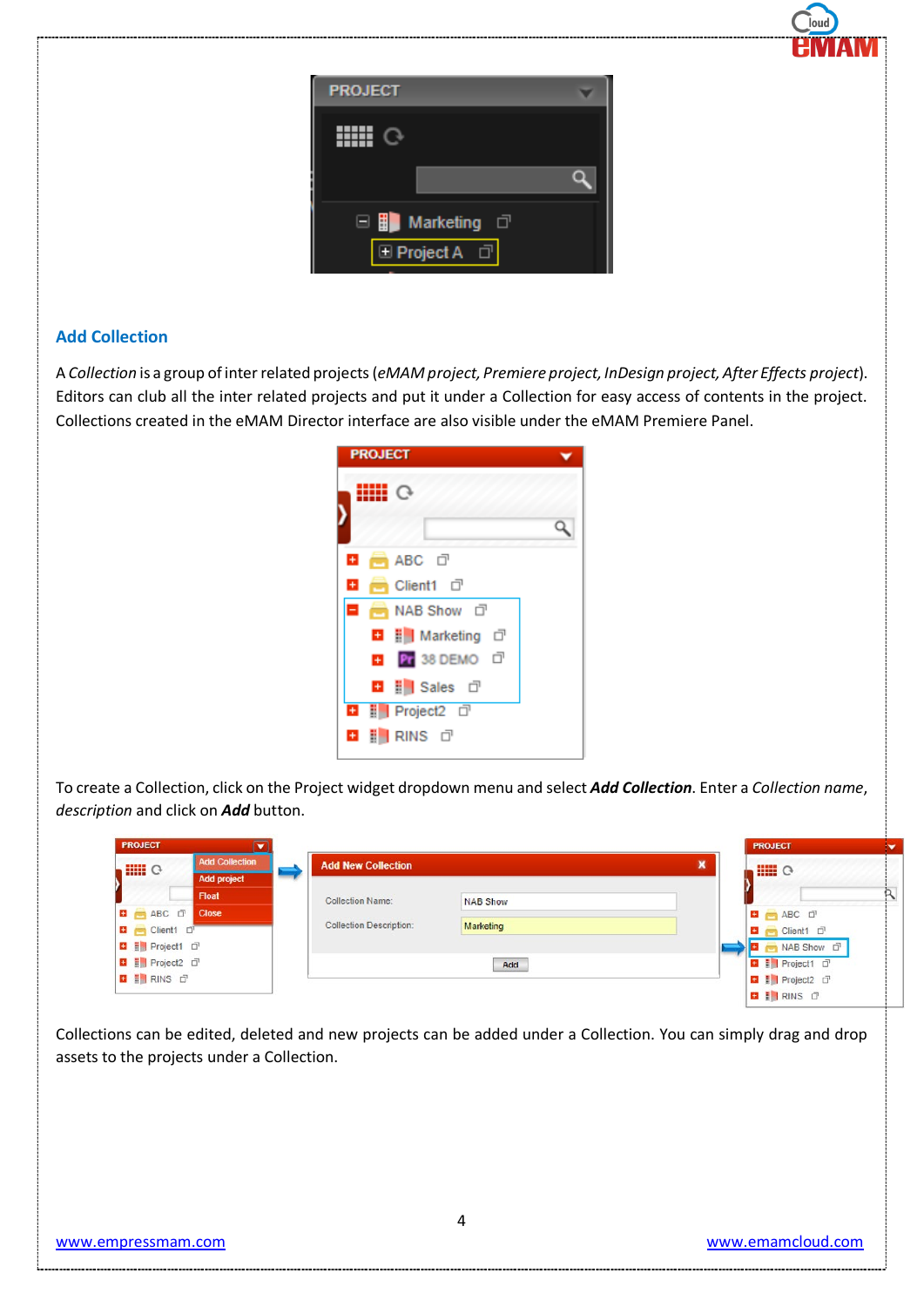#### **Add assets to a Project**

You can easily drag and drop asset(s) to a project as shown below. Just select the assets and drag and drop to desired project



#### **Project Menu**

Click on the menu  $\blacksquare$  icon adjacent to each project, to view all the sub menus functions available under that Project.



lou